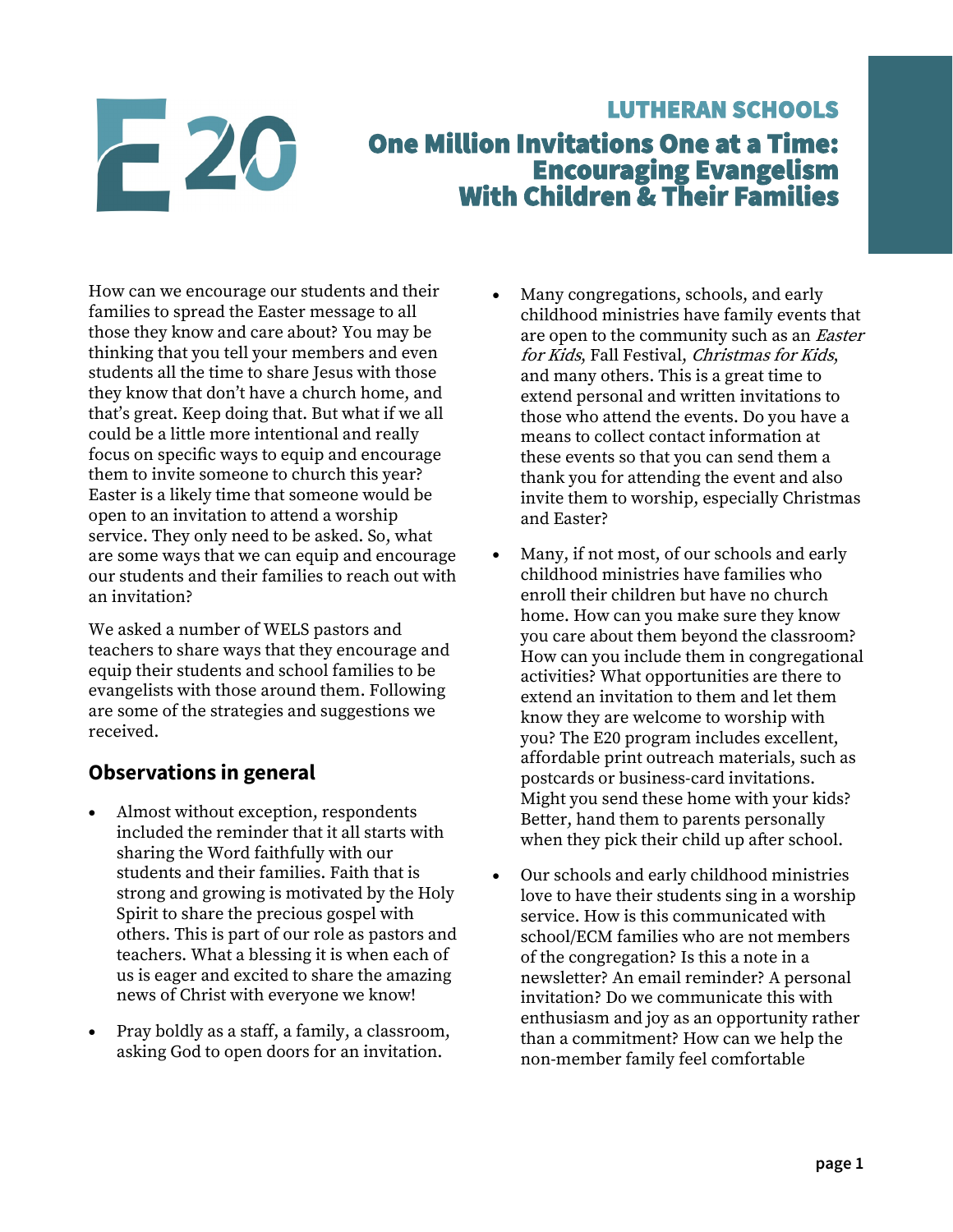coming into our worship to hear their child and others share Jesus in song? How can we and our members best plan "for company" in this service to be sure they feel welcome? Just as important, when these family members do come to see their child sing, what is the plan to follow up with them? Is the pastor or a trained lay member ready to stop by within three days of that worship visitor attending church? That is vital in encouraging that individual to make a repeat visit.

• Written invitations in newsletters and other publications are good. But

wouldn't you be more likely to attend something if someone cared enough to ask you in person? Identify the school families who would be wonderful at extending or offering one-to-one invitations. Ask them to work together to identify ways to extend those

invitations and to make sure that all school or early childhood families receive that personal invitation.

## **In an elementary or high school**

- Sharing the Resurrection of Jesus is a natural part of the lessons in *Christ Light* or catechism, but it can easily become something that we just talk about. We need to also discuss the reasons why we witness. We need to share how to witness. Intentionally plan for these discussions and listen to student suggestions on ways for them to reach out to friends and those they know. Explain to them that inviting unchurched friends and relatives to church is a really good way to "ease into" witnessing. It is not scary. It can be! But we can turn to Scripture with our fearful feelings—God often uses his Word to encourage us in this.
- Provide the opportunity for students to brainstorm a list of people they know and would like to invite. Provide them with the steps to "work" that list. You will find a "MY PERSONAL MISSION FIELD CARD" document, aimed at helping kids do just this, **[here.](https://welscongregationalservices.net/e20/)**
- Can you help your students find a partner to encourage them to reach out with their

invitations? They could pray for each other and spur one another on to work their list.

- Provide a lesson on letter writing for primary through high school students where they draft a letter that could be sent to those they would like to invite. Encourage them to make it personal. Discuss ways for them to follow-up once the letter is mailed.
- Could students design a special postcard to invite others to their church for Easter? Once printed, each student can take several to hand out individually or mail.



• Practice role-playing. Students

may be hesitant because they are uncomfortable or unsure of what to say. Create authentic scenarios and help them to consider and practice ways to respond and what to say. Explain that it is okay if they simply invite friends to Easter Sunday. That might be *all* they say for now. When that friend attends, it sets the stage for future spiritual conversation. Help the students think through how those might go.

• Schedule an Easter canvassing event with students and their families. This event can have everyone meet at a given time and hand out invitations in a pre-determined area around the church. Another possibility is setting a given time for students to go out with their families in their own neighborhood or to those they would like to invite. You can find more information on canvassing **[here](https://welscongregationalservices.net/e20/)**.

## **In an early childhood/primary setting**

"Before they are evangelists, they have to be equipped with the message. Our overall goal is to equip 32 evangelists this year by having them learn Christ centered songs so they sing that at home." When Pastor Jay Bickelhaupt (serving at Apostles Lutheran in Billings, MT) wrote those words, the "32 evangelists" he was referring to are the children in Apostle's early childhood ministry.